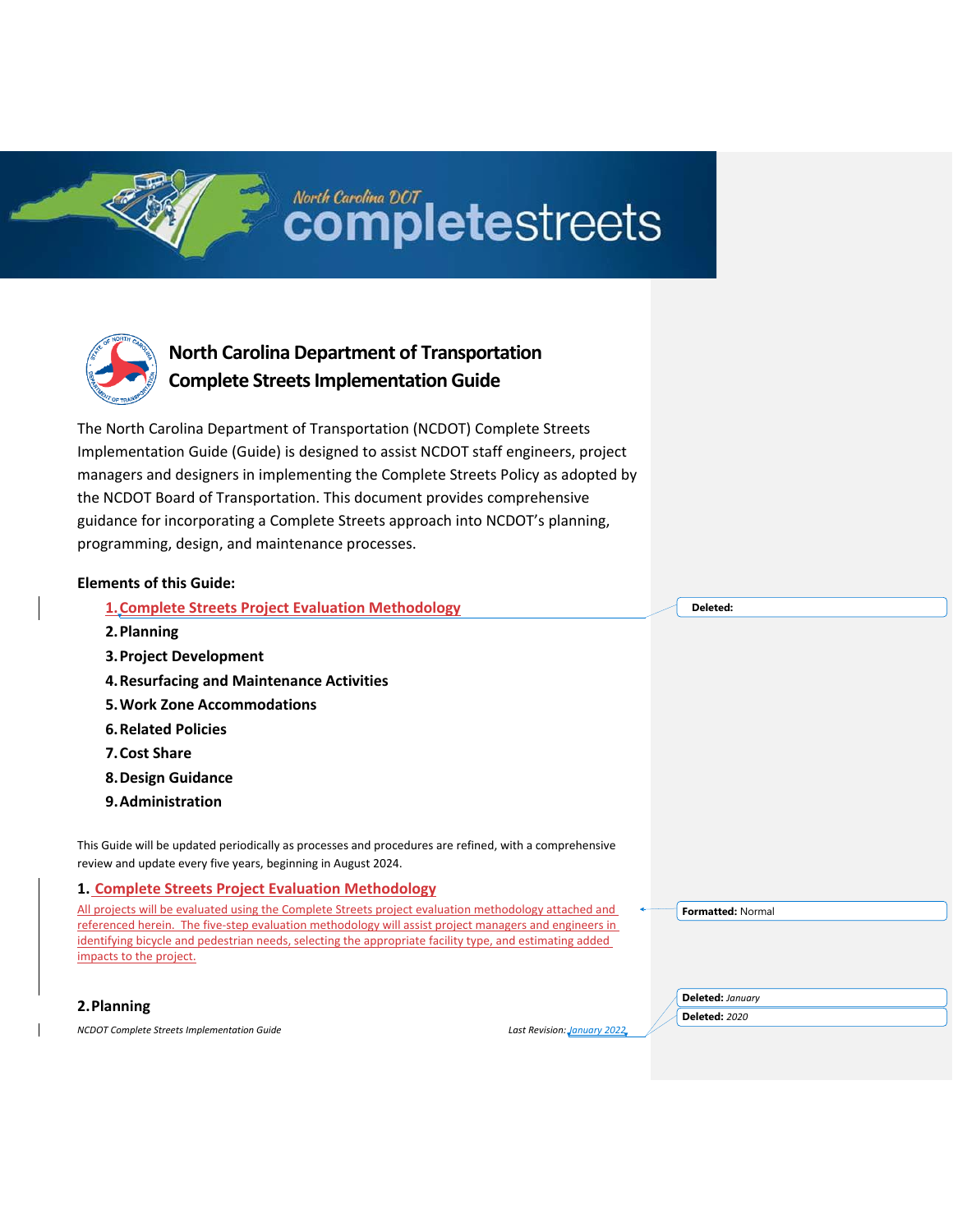This section outlines the approach for ensuring Complete Streets elements are evaluated as a roadway project is planned, prioritized and programmed. Each proposed roadway project will include the preparation of a Complete Streets Project Sheet as detailed below. The Project Sheet will identify planned multi-modal facilities and document facility selection decisions in the course of project development.

#### **2.1 Adopted Plans**

A Comprehensive Transportation Plan (CTP) is a mutually adopted transportation planning document that identifies the multi-modal transportation needs of a community or jurisdiction. The CTP may include and/or reference locally adopted plans for public transportation, bicycle facilities, pedestrian facilities and greenways. The adopted CTP will be considered the controlling plan for the identification of nonmotorized facilities to be evaluated as part of a roadway project. Other locally adopted plans will be considered so long as 1) the planned facility addresses a transportation need and 2) the planned facility meets the design guidance standards referenced in Section 8.

#### **2.2 Complete Streets Project Sheet (Prioritization 6.0)**

For projects where a project sheet has yet to be developed as part of the CTP process, a Complete Streets Project Sheet will be used to document the types of pedestrian, bicycle, public transit, and other multimodal facilities to be evaluated in each roadway project. This sheet will be submitted during the Strategic Prioritization submittal process. The Complete Streets Project Sheet will carry forward as a key document in the Project Advancing Transportation through Linkages, Automation, and Screening (ATLAS) workbench, allowing any personnel to access the project later in development.

#### **2.3 Complete Streets Project Sheet (within the CTP)**

Comprehensive Transportation Plans (CTP) developed through NCDOT's Transportation Planning Division identify projects to address network deficiencies for motorists, pedestrians, bicyclists, and transit users. Complete Streets Project Sheets are being introduced into the revised CTP process. The Project Sheet outlines the recommended improvement, proposes a typical cross-section for roadway projects, explains the identified need for the project, provides current and projected traffic volume and capacity, identifies high-level environmental constraints and provides Complete Street recommendations. These sheets lay the foundation for Complete Streets facilities and serve as a starting point for projects selected for Strategic Prioritization submittal and carry forward as a key document in the project development phase. The information and data points within the Project Sheets may be considered for decision-making within Steps 1 -3 of the Complete Streets Evaluation Methodology Guidance.

#### **2.4 Exceptions to Policy**

*NCDOT Complete Streets Implementation Guide Last Revision: January 2022* The Complete Streets Project Sheet will document the outcomes of the Complete Streets Evaluation Methodology Guidance (i.e. Steps 1-5), alternative evaluation criteria, and decisions on project inclusion from the Complete Streets Review Team (i.e. "exceptions"). Exceptions may be requested after the Project Engineer has documented the decisions reached under the Complete Streets Evaluation Methodology Guidance and indicated the Step where a decision of excluding a Complete Street facility(ies) was reached. This request may be considered any time throughout the process through the

**Deleted:** any exceptions considered

**Deleted:** 

2

**Deleted:** 7

**Formatted:** Not Highlight

**Formatted:** Not Highlight

**Deleted:** 2.0

| Deleted:                                                                                                                                                                                                                                             |
|------------------------------------------------------------------------------------------------------------------------------------------------------------------------------------------------------------------------------------------------------|
| Formatted: Not Highlight                                                                                                                                                                                                                             |
| Deleted: capture                                                                                                                                                                                                                                     |
| <b>Deleted:</b> requests and approvals of any exceptions to the<br><b>Complete Streets Policy</b>                                                                                                                                                    |
| <b>Deleted:</b> Documentation of exceptions will reference the<br>reason for such action, including unique site constraints,<br>prohibition of pedestrians or bicyclists on the facility or a<br>lack of existing or planned public transit service. |
| Deleted: and                                                                                                                                                                                                                                         |
| Deleted: January                                                                                                                                                                                                                                     |
| <b>Deleted: 2020</b>                                                                                                                                                                                                                                 |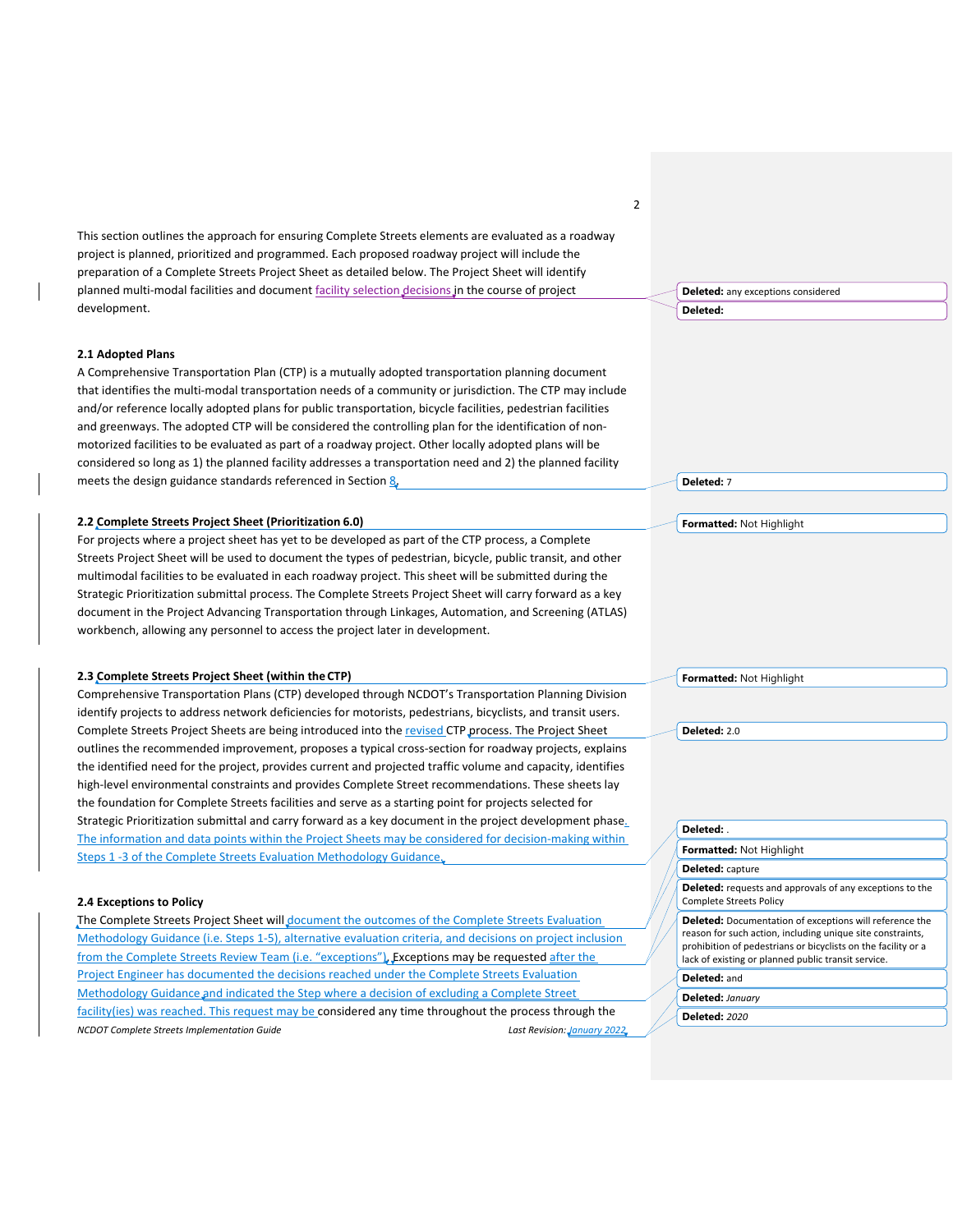Complete Streets Program Administrator in the Integrated Mobility Division.

A multi-disciplinary Complete Streets Review Team will review all requests for exceptions to the Complete Streets Policy. The Review Team will consider the justification for the proposed exception as detailed on the Complete Streets Project Sheet and within the Complete Streets Evaluation Methodology Guidance and decide whether to recommend approval of the exception. Exceptions will be automatically granted if requested by the local government.

If the exception is not approved, the Review Team will initiate additional discussion with relevant parties, including the Project Manager, to explore options and alternatives for including appropriate multi-modal elements in the project such as consideration of additional alternative facility elements or design concepts, increased local cost share, and/or an alternative plan for add the enhancements through other methods or projects. If necessary, the decision will be elevated to the Chief Operating Officer and/or Secretary for a final decision.

The Complete Streets Review Team consists of:

- Complete Streets Program Administrator,
- State Traffic Engineer or designee,
- State Roadway Engineer or designee,
- Integrated Mobility Division Director or designee, and
- Division Planning Engineer/Corridor Development Engineer or designee.

#### **3.Project Development**

The Project Development Network (PDN) carries a project from concept to the specific roadway design to be constructed. The PDN process considers the context, constraints and purpose of a project. All planned facilities will receive the same consideration as a project moves through the development process. **Deleted:** project development phase **Deleted:** project development

The Complete Streets Project Sheet will carry forward with a project through the PDN stages. Project managers will use the Complete Streets Project Sheet in PDN Stage 1 for determining facilities to be included in preliminary project design alternatives. Information within the Complete Streets Project Sheet may be revised, verified, or revisited in PDN Stage 2 depending on new analyses, data availability, etc.

The Complete Streets Project Sheet will be a 'key document' in the Project Advancing Transportation through Linkages, Automation, and Screening (ATLAS) workbench, allowing all personnel working on the project throughout the development process to refer to the information. Project ATLAS features a workbench tool to organize technical reports and data needed during project delivery. As part of the Workbench structure, the Project Manager will be responsible for documenting how Complete Street elements are reflected in the project design.

| 3.1 Project Development                                                                                |                             | Deleted: Scoping                                           |
|--------------------------------------------------------------------------------------------------------|-----------------------------|------------------------------------------------------------|
| The Project Engineer will coordinate with NCDOT's Integrated Mobility Division (IMD) on all programmed |                             |                                                            |
| roadway projects. The Integrated Mobility Division will participate in scoping meetings and respond to |                             | <b>Deleted:</b> provide a written summary memo identifying |
| Project Engineer requests for guidance on facility recommendations and design guidance as appropriate. |                             | Deleted: January                                           |
| Project Engineers should refer to the steps identified in the Complete Streets Evaluation Methodology  |                             | <b>Deleted: 2020</b>                                       |
| <b>NCDOT Complete Streets Implementation Guide</b>                                                     | Last Revision: January 2022 |                                                            |
|                                                                                                        |                             |                                                            |

**Deleted:** Deputy Secretary

**Deleted:** the project development phase **Deleted:** early in project development to assist with

**Deleted:** The person/entity serving as the project manager varies depending on where the project is in the development process – this may be the entity that submits the project for prioritization, the NCDOT project manager or the Complete Streets Program Administrator.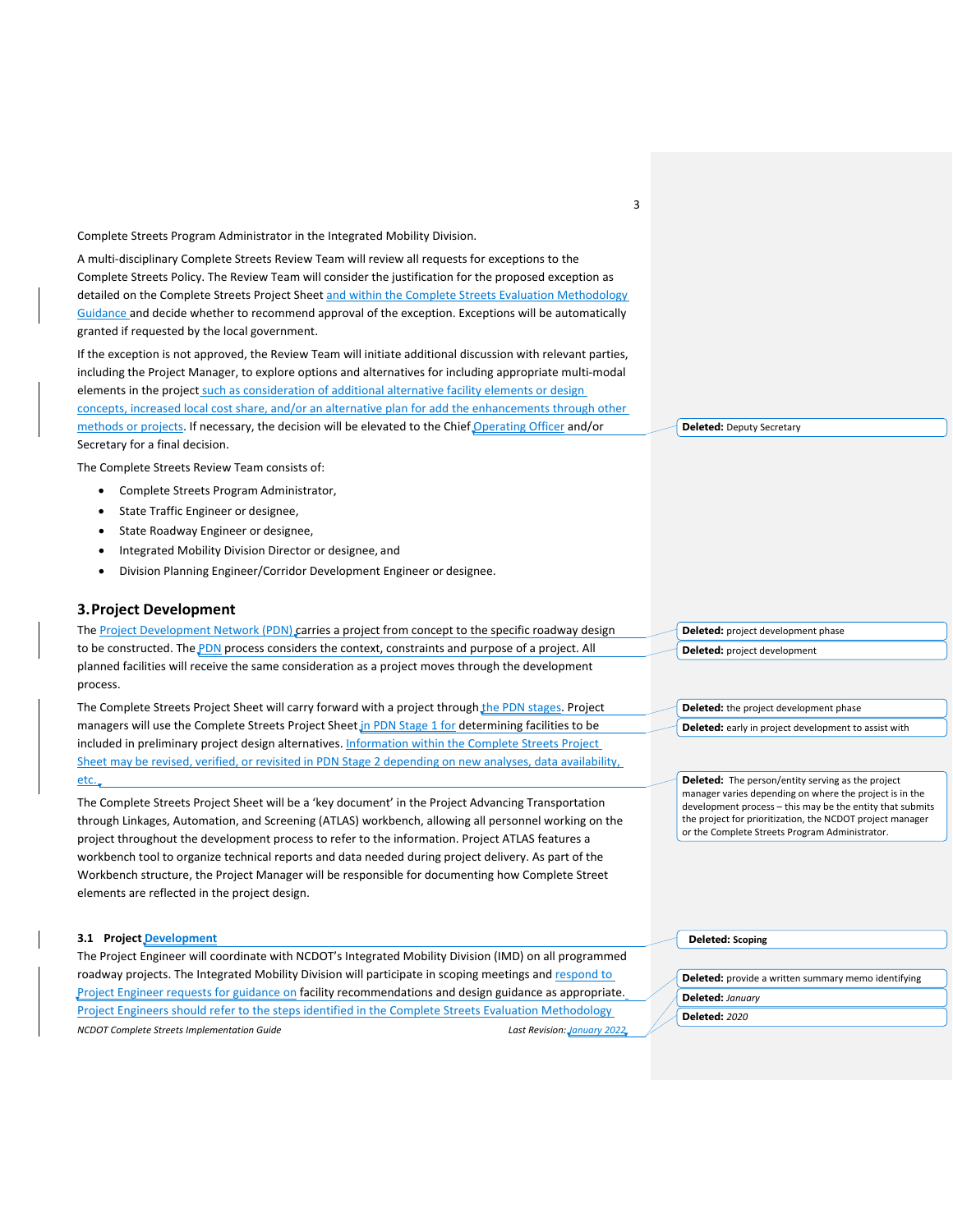Guidance for identifying and incorporation Complete Streets elements.

#### **3.2 Bridge Projects**

The Complete Streets Project Sheet will be integrated into the Structures Management Planning Process for bridge replacements and refurbishments. Until specific procedures are complete, the Project Engineer will coordinate with the Integrated Mobility Division through scoping requests to incorporate Complete Streets elements in bridge designs for each bridge replacement project undertaken by NCDOT.

For bridge projects where a present transportation need has been identified:

- Pedestrian facilities will be included if there is a present identified pedestrian transportation need.
- Bicycle facilities will be included if there is a present identified bicycle transportation need.
- Multi-use facilities will be included if there is a present identified multi-use transportation need.

Due to the long useful life of bridges, on bridges with shoulder approach sections, where:

- **•** There is a reasonable expectation of future pedestrian need, sufficient deck space and weight capacity will be made available on the replacement bridge for future construction ofsidewalks.
- **•** There is a reasonable expectation of future bicycle need, sufficient width and weight capacity for bike facilities will be provided.
- There is a reasonable expectation of future multi-use need, sufficient width and weight capacity for the appropriate facility will be provided on and/or below the structure.

#### **3.3 Equal or Better Performance of a Facility and Alternative Facilities**

Conditions often change between the time a project is added to the STIP and the when the project development process begins that may support the incorporation of a different type of bicycle or pedestrian improvement than shown in an adopted plan. NCDOT will review an alternative facility(ies) to the bicycle and/or pedestrian facility type proposed in the adopted plan based upon the evaluations and decisions reached within the Complete Streets Evaluation Methodology Guidance or upon the written request of the local representatives to the Project Engineer.<sup>1</sup> The Project Engineer will *document the* evaluation of the alternative facility(ies) and consult with the Complete Streets Program Administrator for additional guidance as needed. The facility decision documentation will be incorporated in ATLAS or a relevant NCDOT project tracking mechanism in coordination with IMD. If there are considerable cost and or schedule impacts that cannot be resolved through selection of an alternative facility, the Project Engineer should submit a project request to the Complete Streets Review Team as identified in Step 5 – Final Analysis of the Complete Streets Evaluation Methodology Guidance.

#### **4.Resurfacing and Maintenance Activities**

**4.1 Scheduled Resurfacing**

<sup>1</sup> Table 3 within the Complete Streets Evaluation Methodology Guidance includes pedestrian and bicycle facilities and other roadway improvements that can accommodate those users based upon roadway configuration, operational speeds, demand level, and vehicle volumes.

*NCDOT Complete Streets Implementation Guide Last Revision: January 2022*

**Deleted:** Due to the long useful life of bridges, on bridges with shoulder approach sections, where:¶ A pedestrian need is identified through an adopted plan, sufficient deck space will be made available on the replacement bridge for future construction of sidewalks.¶ A bicycle need is identified through an adopted plan, sufficient width for bike facilities will be provided. ¶

A multi-use path or sidepath need is identified through an adopted plan, sufficient width for the appropriate facility will be provided on and/or below the structure.

#### **Deleted:** consult with the

4

**Deleted:** to request the evaluation of an alternative facility

## **Formatted:** Not Highlight

**Deleted:** of the Complete Streets Review Team will be documented in the Complete Streets Project Sheet

**Deleted:** An alternative facility will be evaluated by the Project Engineer and the Complete Streets Review Team based on:including—but not limited to—the following:¶ Purpose and need of the proposed facilities¶ Current or anticipated land use context of the project area¶ Traffic count data (current and forecasted through design year)¶

#### Design and operational speed¶ Safety and cCrash history¶

Topographic and geometric features of the roadway¶ SafetyCost and schedule impacts¶

**Deleted:** *January*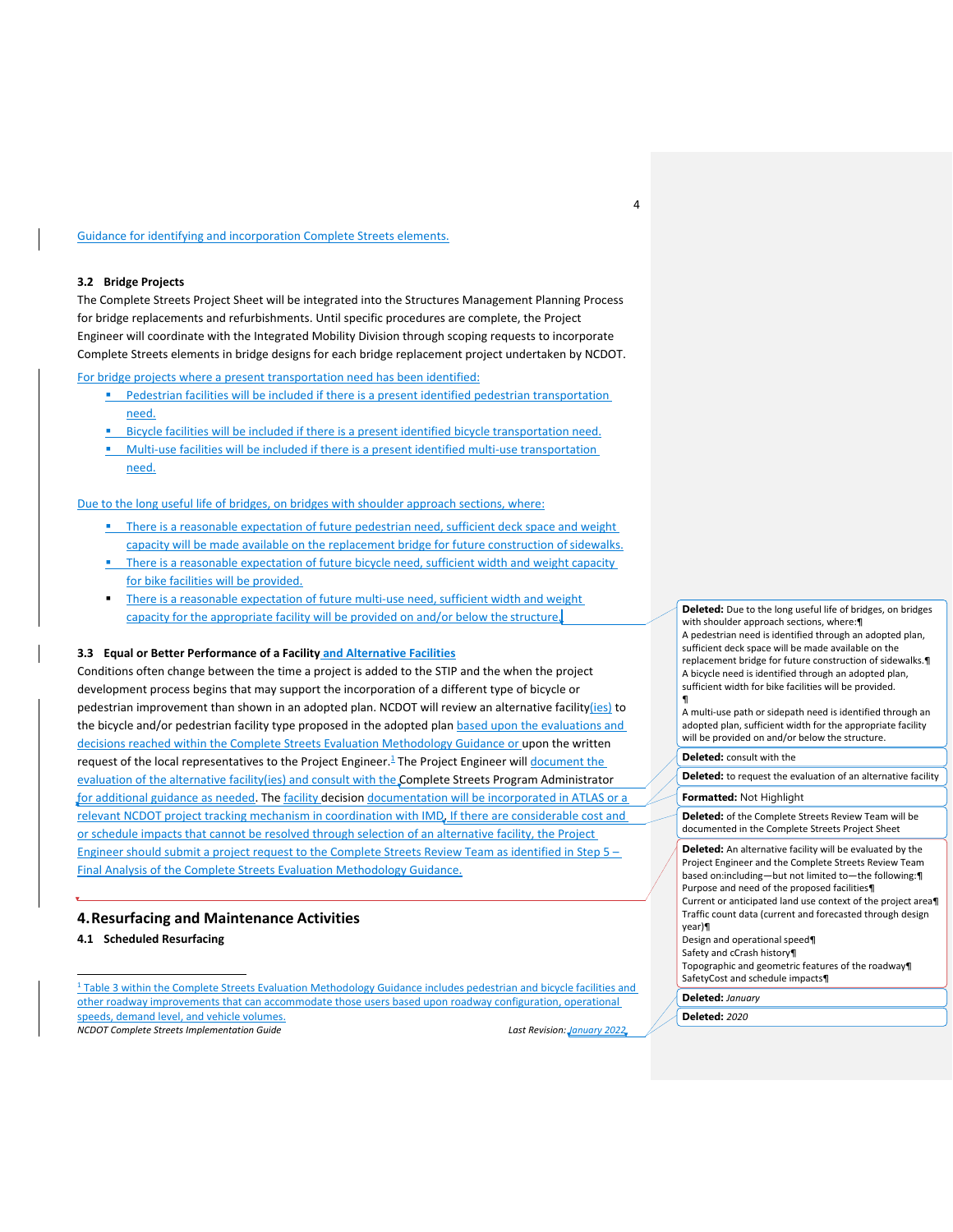Each year, a county-level resurfacing schedule is developed within each NCDOT Division. NCDOT Division staff will meet with local agencies to review the scheduled roadways and identify locations to evaluate Complete Streets improvements. These may include striping, markings and associated signage.

The following process will be followed to review resurfacing projects for complete street improvements:

- The Operations Program Management Unit will coordinate with the Integrated Mobility Division to identify planned facilities within the project limits suitable for implementation in conjunction with maintenance activities.
- Identified locations for Complete Streets improvements will be noted on a resurfacing list distributed to each unit of local government.
- The local government concurrence with recommended Complete Streets improvements will be provided to the local NCDOT Division in writing.
- Completed improvements will be incorporated into the Pedestrian and Bicycle Infrastructure Network (PBIN) and ATLAS upon completion.

#### **4.2 Addition of Rumble Strips/Stripes**

Rumble strips/stripes are recognized as a safety countermeasure to reduce lane departure motor vehicle crashes. Rumble strips/stripes, raised traffic bars, asphalt or concrete dikes, reflectors and other such surface alterations where installed on roadways without full access control will be placed in a manner as not to present hazards to bicyclists or interfere with existing on-road bicycle facilities.

Rumble strips/stripes will not be extended across the shoulder of the roadway or other areas intended for bicycle travel. For shoulders suitable for bicycle use, refer to the authoritative design references outlined in Section 8 of this Guide. The Mobility & Safety Division in coordination with the Integrated Mobility Division will evaluate situations on a case by case basis where rumble strips/stripes recommended for safety may conflict with bicycle travel.

## **5.Work Zone Accommodations**

The continuity of existing bicycle and pedestrian facilities will be maintained during construction and maintenance activities. During the construction phase of a roadway project, NCDOT's [Guidelines](https://connect.ncdot.gov/projects/WZTC/Work%20Zone%20Traffic%20Control%20Documents/GuideforTemporaryPedestrianAccommodations.pdf)  [for the Level of Pedestrian Accommodation in Work Zones](https://connect.ncdot.gov/projects/WZTC/Work%20Zone%20Traffic%20Control%20Documents/GuideforTemporaryPedestrianAccommodations.pdf) will be followed.

## **6.Policy References**

#### **6.1 Eliminated Polices**

The following policy documents are superseded by the Complete Streets Policy (2019):

- *Complete Streets Policy* (2009) and *Complete Streets Planning and Design Guidelines*(2012)
- *Bicycle Policy* (2009, update)

*NCDOT Complete Streets Implementation Guide Last Revision: January 2022*

**Deleted:** 7

**Field Code Changed**

**Deleted:** *January*  **Deleted:** *2020*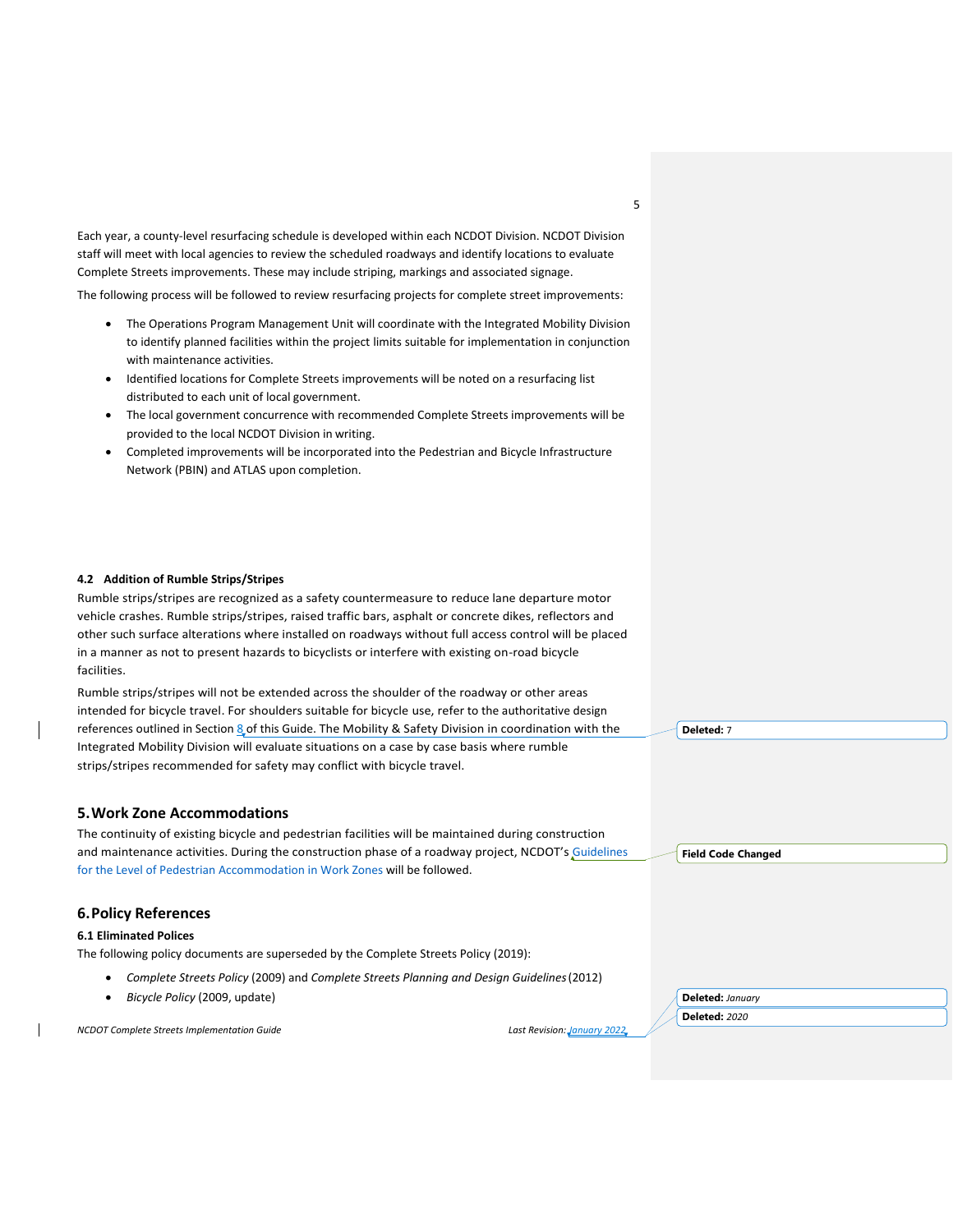- *Pedestrian Policy Guidelines* (2001)
- *Administrative Action to Include Local Adopted Greenway Plans in the NCDOT Highway Planning Process* (1994)

## **6.2 Related Policies**

The NCDOT Roadway Design Manual (RDM) includes policies for bicycle and pedestrian facilities in addition to design specifications. The following policy documents include elements related to Complete Streets implementation:

- *Traditional Neighborhood Development Manual* (2000).
- *Bridge Policy* (2000).
- *Policy on Street and Driveway Access to North Carolina Highways* (2003).
- *Exceptions to Maintenance Responsibilities on State Highway System Streets in Municipalities*  $(2003)$ .
- *Guidelines for Inclusion of Greenway Accommodation Underneath a Bridge as Part of a NCDOT Project* (2015).
- *Subdivision Roads: Minimum Construction Standards* (2016).

*NCDOT Complete Streets Implementation Guide Last Revision: January 2022*

**Deleted:** *January*  **Deleted:** *2020*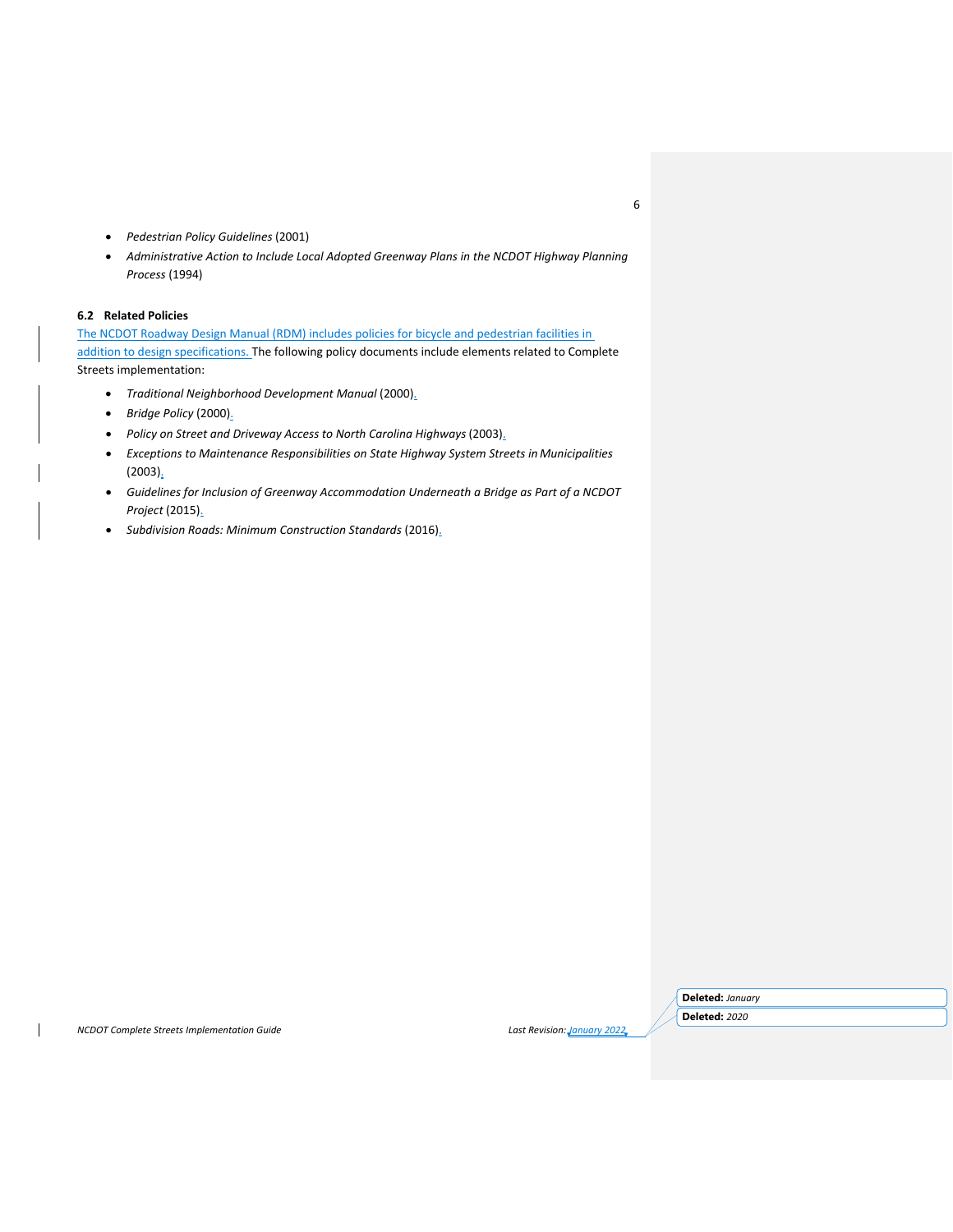## **7.Cost Share**

#### **7.1 Complete Street Cost Share**

The table below illustrates the funding responsibilities for Complete Streets incorporating bicycle and pedestrian and public transportation facilities.

| <b>Complete Street Cost Share</b> |                                                                                                |                                     |                   |
|-----------------------------------|------------------------------------------------------------------------------------------------|-------------------------------------|-------------------|
| <b>Facility Type</b>              | In Plan and<br><b>Need Identified</b><br><b>Through</b><br><b>Evaluation</b><br><b>Process</b> | Not in Plan.<br>but Need Identified | <b>Betterment</b> |
| Pedestrian Facility               | NCDOT pays full                                                                                | Cost Share                          | Local             |
| On Road Bicycle Facility          | NCDOT pays full                                                                                | NCDOT pays full                     | Local             |
| Shared-use Path/Sidepath          | <b>NCDOT</b> pays full                                                                         | <b>Cost Share</b>                   | Local             |
| Separated Bicycle Facility        | NCDOT pays full                                                                                | Cost Share                          | Local             |
| <b>Greenway Crossing</b>          | NCDOT pays full                                                                                | Cost Share                          | Local             |
| Transit Facilities*               | NCDOT pays full                                                                                | Cost Share                          | Local             |

NCDOT will pay the full cost of bicycle and pedestrian enhancements when in a qualifying Plan – either directly or by reference as described in Section 1.1 – and the need for the enhancement is identified through the Complete Streets evaluation process. Facilities will be designed based on the authoritative design references outlined in Section 8 of this Guide and will be informed by the Complete Streets Evaluation Methodology Guidance. NCDOT will fully fund the cost of designing, acquiring right of way, and constructing facilities, not including elements identified as betterments as defined in Section 7.3 and those instances where the Local Government Agency (LGA) has increased its cost share participation.

NCDOT is responsible for the full cost of bridge replacements and bridge widenings, including approved pedestrian and bicycle facilities on the structure. Bridges will not be included in the total project construction cost for cost-sharing purposes.

#### **7.2 Cost Share Formula**

Bicycle and pedestrian facilities incidental to a roadway project where a need has been identified through the project scoping process but not identified in an adopted plan may be included in the project. Inclusion of these incidental facilities requires the local jurisdiction to share the incremental cost of constructing the identified improvements, based on the population thresholds below.

| <b>Cost Share Formula</b>          |                           |       |  |
|------------------------------------|---------------------------|-------|--|
| <b>Jurisdiction</b><br>Population* | <b>Cost Participation</b> |       |  |
|                                    | <b>NCDOT</b>              | Local |  |
| >100,000                           | 80%                       | 20%   |  |
| 50,000 to 100,000                  | 85%                       | 15%   |  |
| 10,000 to 50,000                   | 90%                       | 10%   |  |

*NCDOT Complete Streets Implementation Guide Last Revision: January 2022*

**Deleted:** Bicycle, pedestrian and public transportation facilities that appear in an adopted Plan directly or by reference as described in Section 1.1 will be included as part of the proposed roadway project. **Deleted:** 7

**Deleted:** 6

**Deleted:** Where an alternative facility requiring equal or lesser right-of-way is deemed to perform on an equal or better basis with concurrence by the Integrated Mobility Division, NCDOT will construct the alternative facility at no cost to the local jurisdiction.

**Deleted:** *January*  **Deleted:** *2020*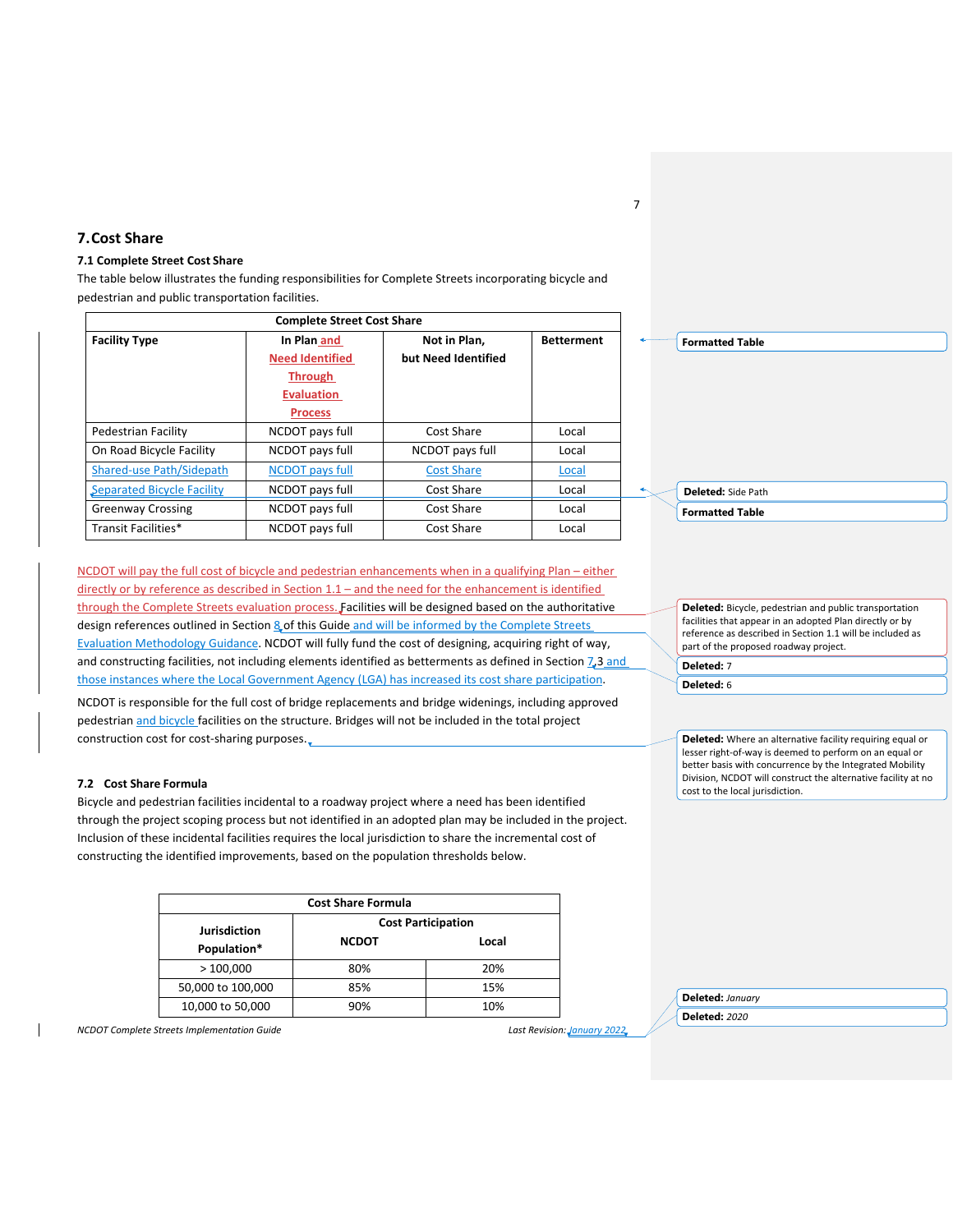| < 10.000 | 95%                                                      | 5% |
|----------|----------------------------------------------------------|----|
|          | *For counties, the non-municipal county population, OSBM |    |

NCDOT will estimate the incremental cost of proposed improvements. The percentage of the total cost share for these improvements will be set according to the population of the jurisdiction in the most recent [annual certified estimate of population a](https://www.osbm.nc.gov/facts-figures/demographics)s determined by the state demographer, and executed through a local agreement.

#### **7.3 Betterment**

A roadway project betterment is defined as:

- A requested bicycle, pedestrian or public transportation improvement that exceeds the recommendations appearing in an adopted plan and/or exceeds the needs identified through the project development process; or
- Aesthetic materials and treatments, if this cost is determined to exceed the cost of standard construction materials; or
- Landscaping in excess of standard treatments as defined by NCDOT [Roadside Aesthetics Policy;](https://connect.ncdot.gov/resources/roadside/Pages/Aesthetic-Engineering.aspx) or
- Lighting in excess of standard treatments as defined by NCDOT lighting policy.

The additional costs associated with inclusion of these elements in a roadway project are the responsibility of the local jurisdiction, executed through a local agreement.

#### **7.4 Maintenance**

A local maintenance agreement will be executed within the timeframe identified in the PDN\_for all separated bicycle and pedestrian improvements (e.g., sidewalk or shared-use path) inside or outside a municipal boundary. In the event an agreement cannot be reached, the next highest non-separated facility type will be evaluated for inclusion in the project. Exceptions may be made on a case-by-case basis and NCDOT may agree to maintain separated facilities when a maintenance agreement is not in place in unique project areas of high pedestrian/bicycle demand or high risk related to crossing distance or other conditions.

## **8.Design Guidance**

The NCDOT **Roadway Design Manual** will serve as the authoritative reference for Complete Streets design. Cross-sections from the Manual will be used in each stage of project planning, prioritization and development.

American Association of State Highway Transportation Officials (**AASHTO**) guides will serve as authoritative references for street design and will be used in coordination with the NCDOT Roadway Design Manual.

National Association of City Transportation Officials (**NACTO**) guides will serve as supplemental references for street design and will be used in coordination with the NCDOT Roadway Design Manual and AASHTO guides, including—but not limited to--guidance on bikeways, transit, intersections, and

*NCDOT Complete Streets Implementation Guide Last Revision: January 2022*

**Deleted:** *January*  **Deleted:** *2020*

**Deleted:** Bicycle and pedestrian improvements inside a municipal boundary are subject to local maintenance. **Deleted:** prior to the completion of a construction project **Deleted:** 

**Deleted:** . For bicycle and pedestrian improvements outside of a municipal boundary where a county maintenance agreement is not executed to maintain the facility, NCDOT will maintain the facility after construction if the bicycle or pedestrian facility lies within NCDOT rightof-wayis not a separated facility (i.e. within the roadway).

8

**Field Code Changed**

**Field Code Changed**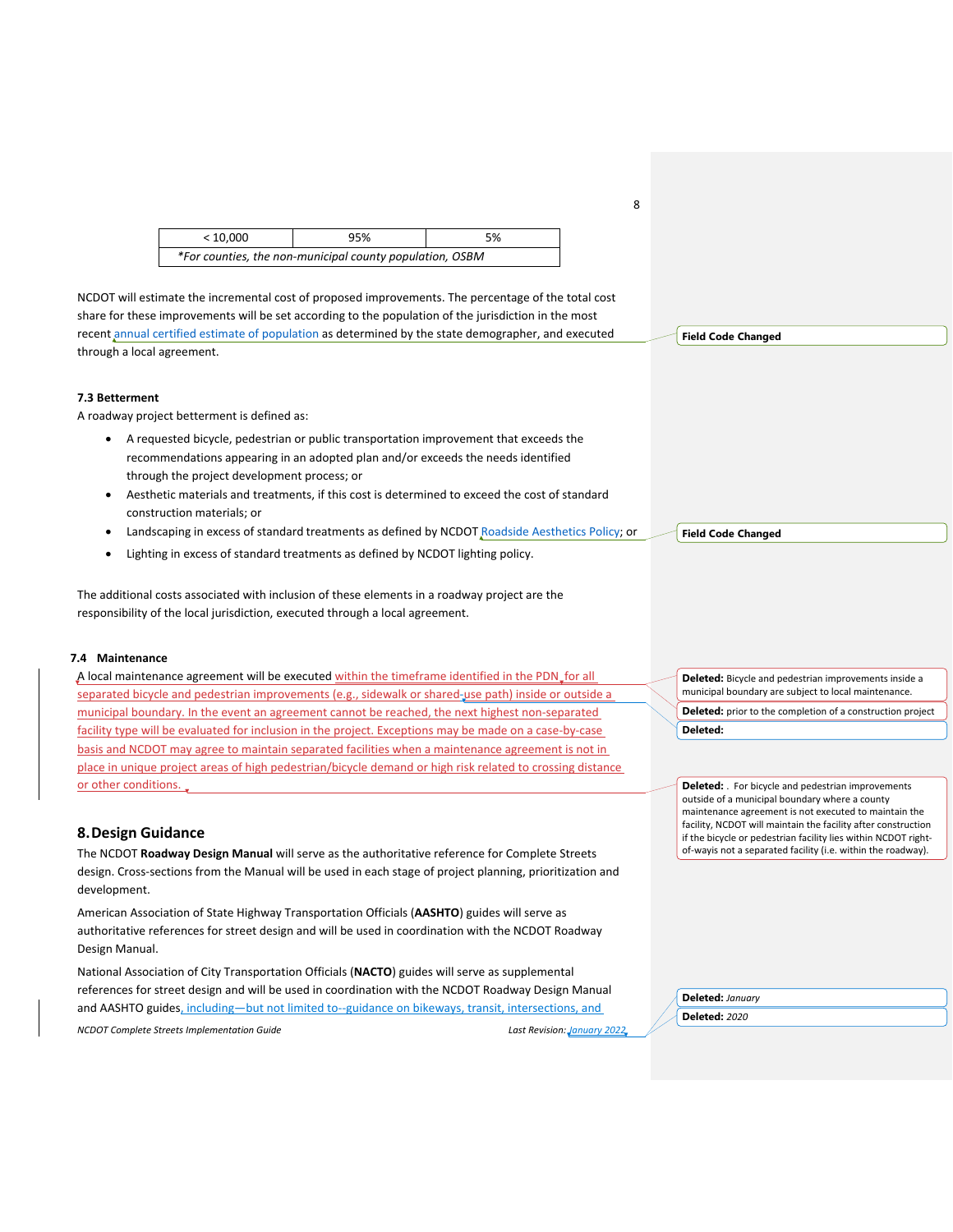## urban street design.

The Federal Highway Administration (**FHWA**) provides supplemental guidance on selecting appropriate bicycle and pedestrian facilities. These include guides on countermeasures, bikeways, raised medians and other facilities.

## **9.Administration of the Policy**

The Complete Streets Core Technical Team (CTT) will meet quarterly to oversee the implementation of Complete Streets. The primary role of the CTT will be to review and maintain the Implementation Guide, recommend updates and process improvements and establish performance metrics for implementation. The CTT will direct the implementation of recommendations contained within the NCDOT Complete Streets 2.0 Recommendations document.

The CTT is comprised of representatives of the following units:

- ADA/Title VI Office
- Integrated Mobility Division
- Chief Deputy Secretary's Office
- Division of Highways
- Environmental Policy Unit
- Mobility & Safety
- Planning & Programming
- Rail Division
- Roadway Design Unit
- Technical Services
- Transportation Planning Division

*NCDOT Complete Streets Implementation Guide Last Revision: January 2022*

**Deleted:** *January* 

**Deleted:** *2020*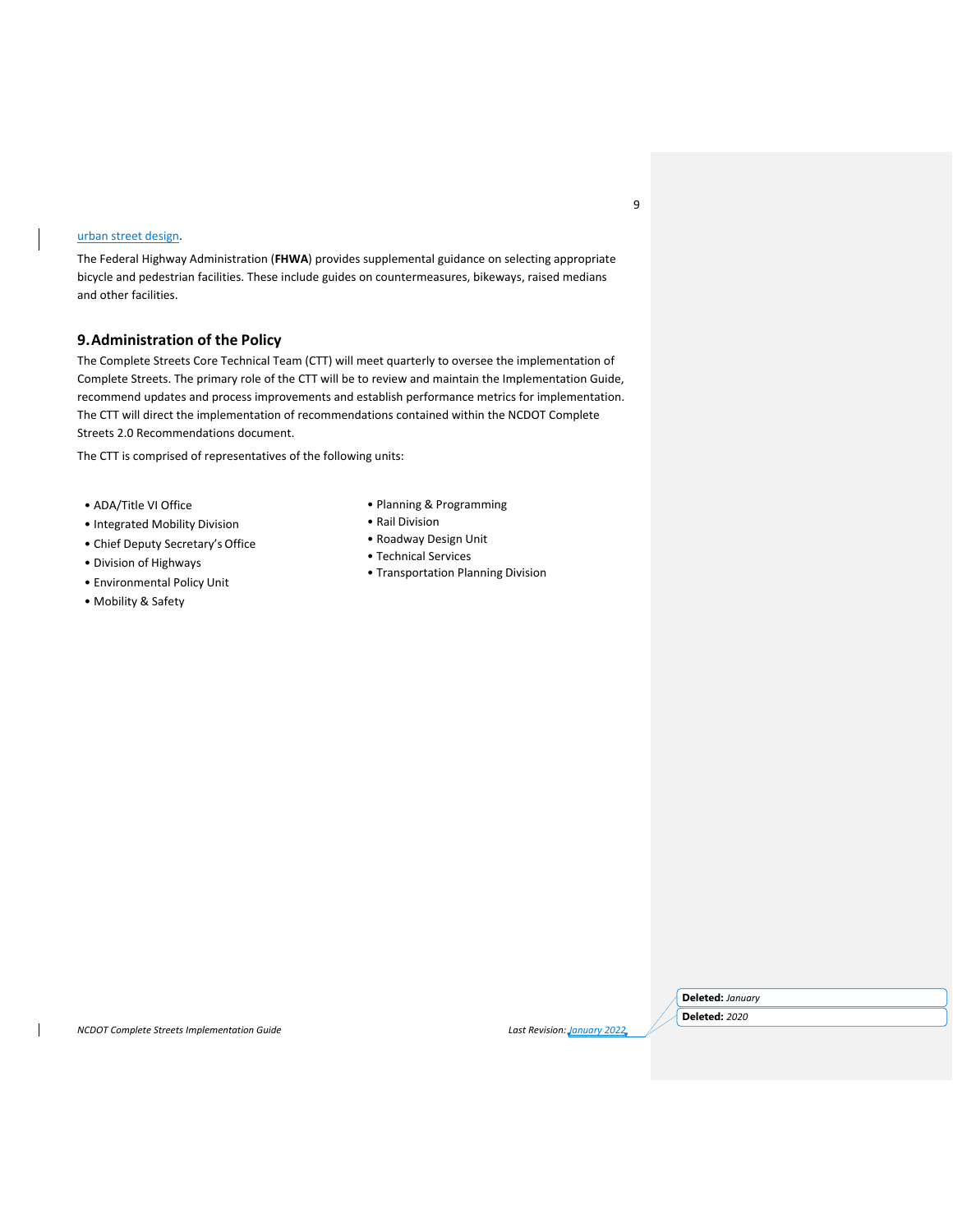## **General**

#### Question: What projects are subject to the Complete Streets Policy?

▪ The Complete Streets Policy requires NCDOT planners and designers to consider and incorporate multimodal facilities in the design and improvement of all appropriate transportation projects in North Carolina.

Question: What types of projects are not subject to the Complete Streets Project Evaluation Methodology process as described in the Implementation Guide?

- **. The Complete Streets Project Evaluation Methodology does not apply to the project types listed** below. Many of these project types include alternative review processes for which to address Complete Streets elements:
	- o Independent bike/pedestrian projects which are subject to STI legislation (EB STIP Projects);
	- o Emergency repairs;
	- o Interstate projects where Y-line roadways/facilities are not modified;
	- o Safety projects (such as at-grade rail crossing improvements, Spot Safety and Mobility projects, and High Impact/Low Cost Program projects);
	- o Maintenance and Highway Maintenance Improvement Program (HMIP) projects (excluding preservation or resurfacing projects that allow for the marking of shoulders as bicycle accommodations). Consult the forthcoming *NCDOT Complete Streets Resurfacing and Maintenance Activities Implementation Guidance* for direction on this specific alternative evaluation process;
	- o Metropolitan Planning Organization (MPO) or Rural Planning Organization (RPO) funded projects, though they are required to meet NCDOT design criteria and may follow the Complete Streets Project Evaluation Methodology or an alternative methodology that is equal or greater to determine need and select the appropriate facility(ies).

Question: How will the Complete Street cost share impact roadway projects currently in the STIP?

■ Projects that have not yet completed a final environmental document will fully comply with the updated policy, including the revised cost share provisions.

If a project has a completed final environmental document but the local agreement has not been executed, additional complete streets elements will be considered if the additional elements do not require a change to the environmental document and the requested elements fit within the approved typical section of the project.

If a project has a completed final environmental document but the local agreement has not been executed, the cost share will be calculated based on the Complete Streets Guidance document.

If a project has a completed final environmental document and the local agreement has been executed, no changes will be considered, and the cost share provisions agreed to in the local agreement will be honored.

Question: Does the new Complete Streets Policy apply only to projects submitted for P6.0 and not P5.0?

## **Deleted:** types of **Formatted:** Font: (Default) +Body (Calibri) **Deleted:** this policy? **Formatted:** List Paragraph **Formatted:** Normal, No bullets or numbering

**Deleted:** <#>The application of the policy is primarily directed at roadway projects incorporating multi-modal components. The policy does not apply to the project types listed below. Many of these project types include alternative review processes for which to address Complete Streets elements. ¶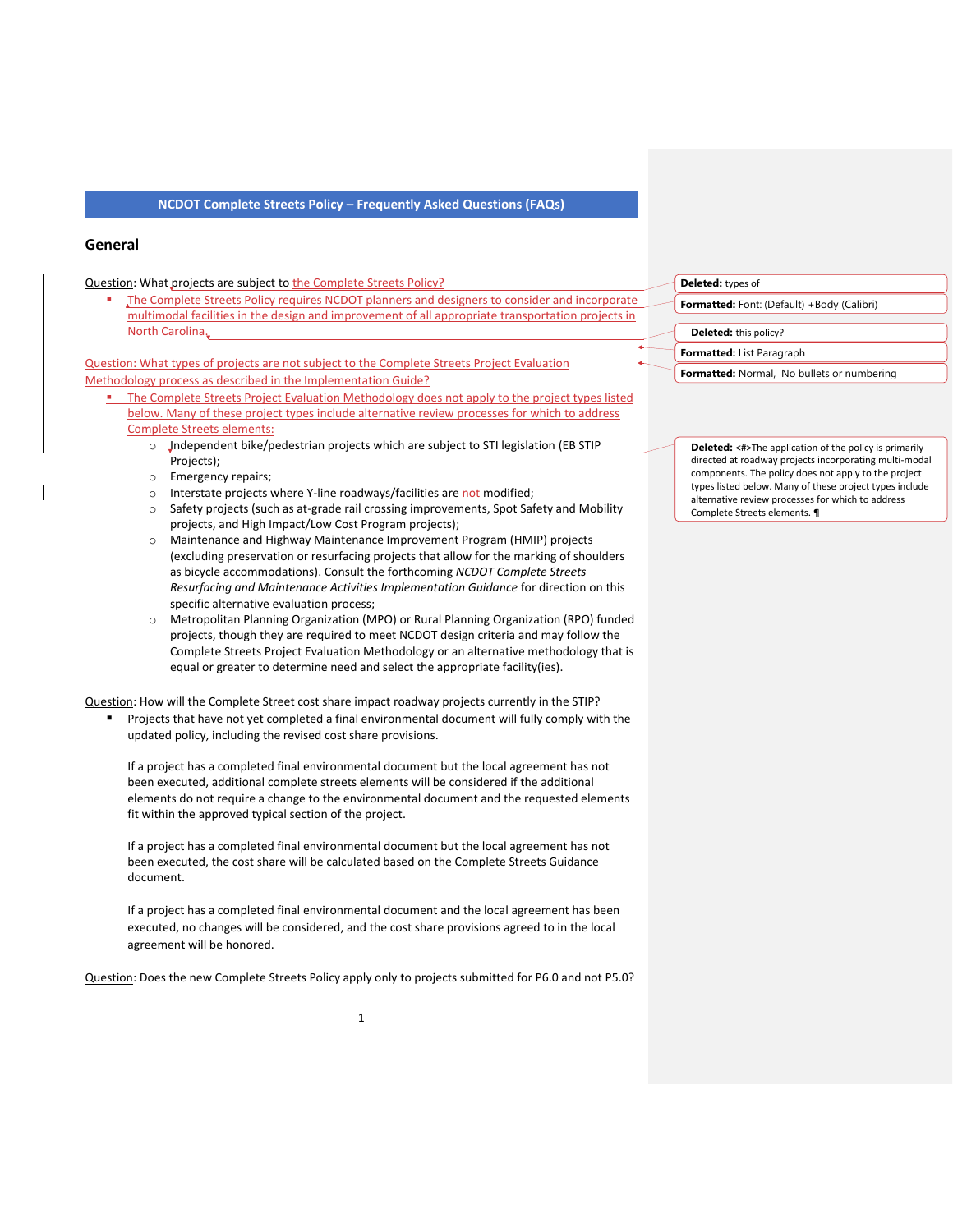■ The Complete Streets Policy applies to all projects that do not have a finalized environmental document. See response to the second question above.

#### **Planning**

Question: What qualifies as an acceptable transportation plan?

■ The mutually adopted Comprehensive Transportation Plan (CTP) will be considered the controlling plan for the identification of non-motorized facilities to be evaluated as part of a roadway project. The CTP customarily incorporates recommendations from other locally adopted plans. Other locally adopted plans not incorporated into a CTP will be considered so long as 1) the planned facility addresses a transportation need and 2) the planned facility meets the design guidance standards referenced in the *Implementation Guide*.

Question: If a new state, regional or local plan is adopted during the project development phase prior to completion of the Environmental document, will this plan serve as an eligible adopted plan for purposes of implementing the Complete Streets Policy?

■ An eligible plan adopted prior to the finalization of the environmental document can be referenced for policy compliance. For any plan that is anticipated to be adopted during this phase, ongoing coordination is expected between the local/state/regional entity administering development of the plan and NCDOT's Project Development units.

Question: If a plan only identifies a pedestrian and/or bicycle need (such as with many CTPs) for a specific roadway corridor, will the Complete Streets cost share formula apply?

When a need along a specific roadway corridor is identified on an adopted plan, this will serve to meet the plan requirement guiding cost share application. The *Complete Streets Project Evaluation Methodology* includes resources to supplement the transportation need determination. These supplementary resources include a demand estimation tool, observed demand, transit ridership, crash history, and forecasted land use. The determination of the facility constructed will be based on prevailing authoritative design guidance – NCDOT Roadway Design, AASHTO Guides and other supporting resources—in consideration of roadway conditions, anticipated use, and project constraints.

Question: When other locally adopted plans are considered outside of the CTP, what does the phrase "addresses a transportation need" indicate (Section 2.1 in the *Implementation Guide*)?

**■** This is defined by the planned facility recommendations connecting to an existing or planned bicycle or pedestrian network. Planned facilities that do not connect to a bicycle or pedestrian transportation network must provide justification for a stand-alone facility such as providing local connections to schools, parks, transit facilities, or a well-defined and documented key destinations as defined by the authoritative references for Complete Streets design.

Question: Does NCDOT delineate between facilities designed to serve a transportation need versus facilities designed for a recreational purpose?

■ As indicated in the *Implementation Guide* and defined in the preceding question, planned facilities must address a transportation need. Multimodal facilities incorporated as part of a highway project do not have a specifically defined purpose and need differentiating from the planned or programmed highway project. All facilities constructed as part of a highway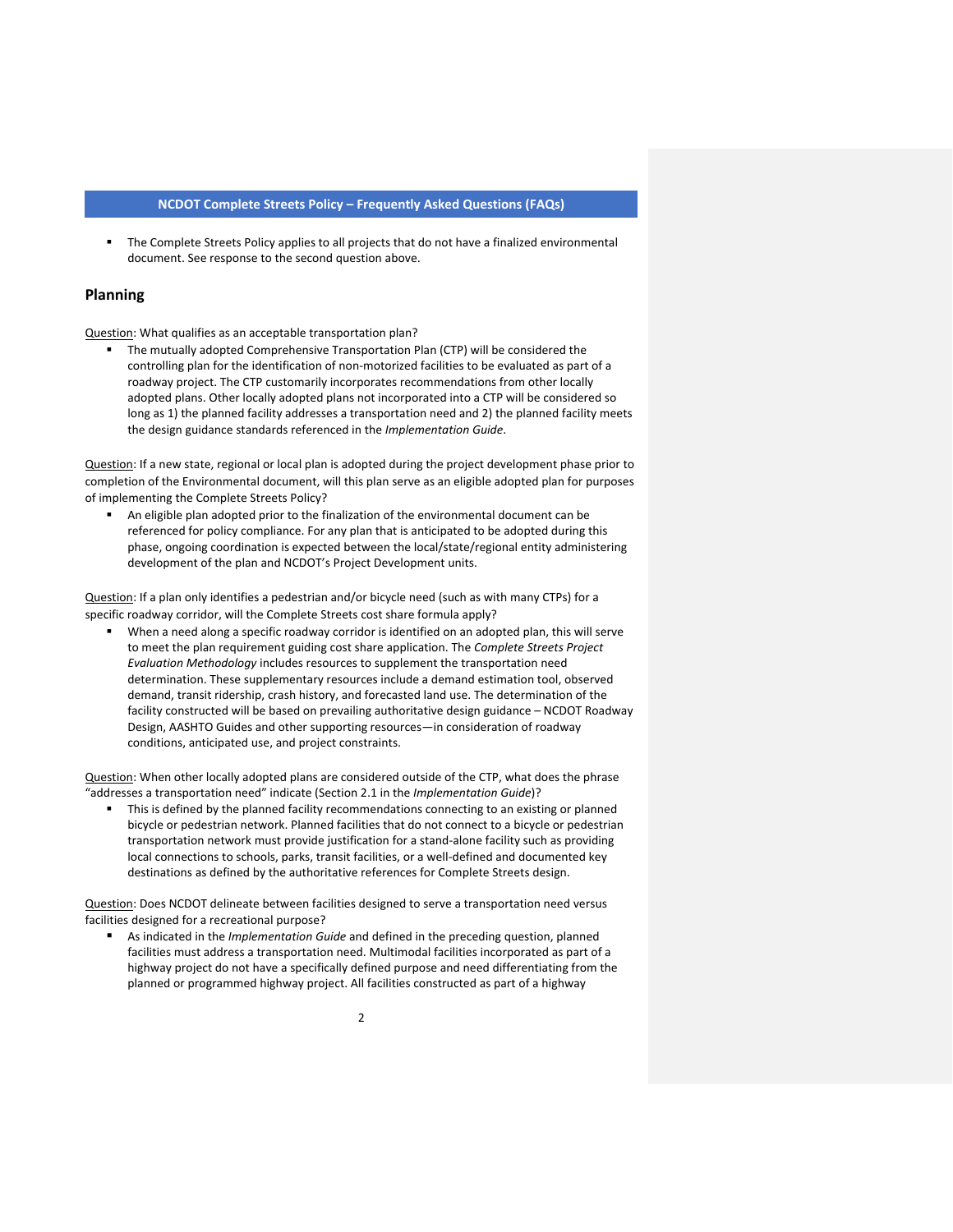project aim to serve a transportation need even if those facilities provide connections for multiple travel purposes.

#### **Exceptions**

Question: If exceptions to the Complete Streets Policy are not approved by the Complete Streets Review Team (Section 2.4 of the *Implementation Guide*), will this necessitate the re-scoring of projects submitted during the Strategic Prioritization process?

NCDOT has a policy that covers the possible re-prioritization of committed STIP projects that have significant changes. This policy screens projects with major cost or scope changes to determine if re-scoring the project is appropriate. A project will only be re-scored when significant scope changes result in the project transforming into a fundamentally different project.

Question: Will all Complete Streets Project Sheets be reviewed for exceptions to the Complete Streets Policy?

■ All projects submitted through NCDOT's Strategic Prioritization Process will be required to attach a Complete Streets Project Sheet. Only projects selected for funding and listed on the draft STIP will be reviewed for Complete Streets elements and exceptions to the policy.

Question: Does the second exception in the Policy, "Areas in which the population & employment densities or level of transit service does not justify the production of multimodal facilities", mean that NCDOT will not build / maintain facilities in an area where densities are low? Is there a density requirement – how low is too low?

▪ A facility must serve a transportation purpose and address a transportation need to be constructed by NCDOT. Transportation need may be demonstrated through review of existing population, employment, and zero-vehicle households (as described in the *Complete Streets Evaluation Project Methodology* and incorporated in the demand estimation tool), counts (bicycle, pedestrian, and transit), observed demand, and anticipated land use that is confirmed with the Local Government Agency (LGA) or MPO/RPO, among other sources. Locations that have no or intermittent non-motorized activity are likely to receive consideration for shared roadways or no facilities, except for project areas that contain state or region-wide project facilities like those identified in the Great Trails State Plan. All exceptions are subject to approval by the Complete Streets Review Team.

Question: Are rural areas and small rural towns considered for complete streets elements? What about rural areas with popular bicycle-and-pedestrian-focused destinations?

■ Yes, all projects subject to this policy will be evaluated for inclusion of complete street elements, including rural areas. The process detailed in the *Complete Streets Project Evaluation Methodology* begins with a review of the CTP and locally adopted plans to identify need and includes specific guidance for areas with estimated intermittent and low bicycle and pedestrian demand (likely rural and incorporated rural town areas). This process consists of consultation with the relevant LGA, MPO, or RPO on anticipated land use, a gap analysis to support network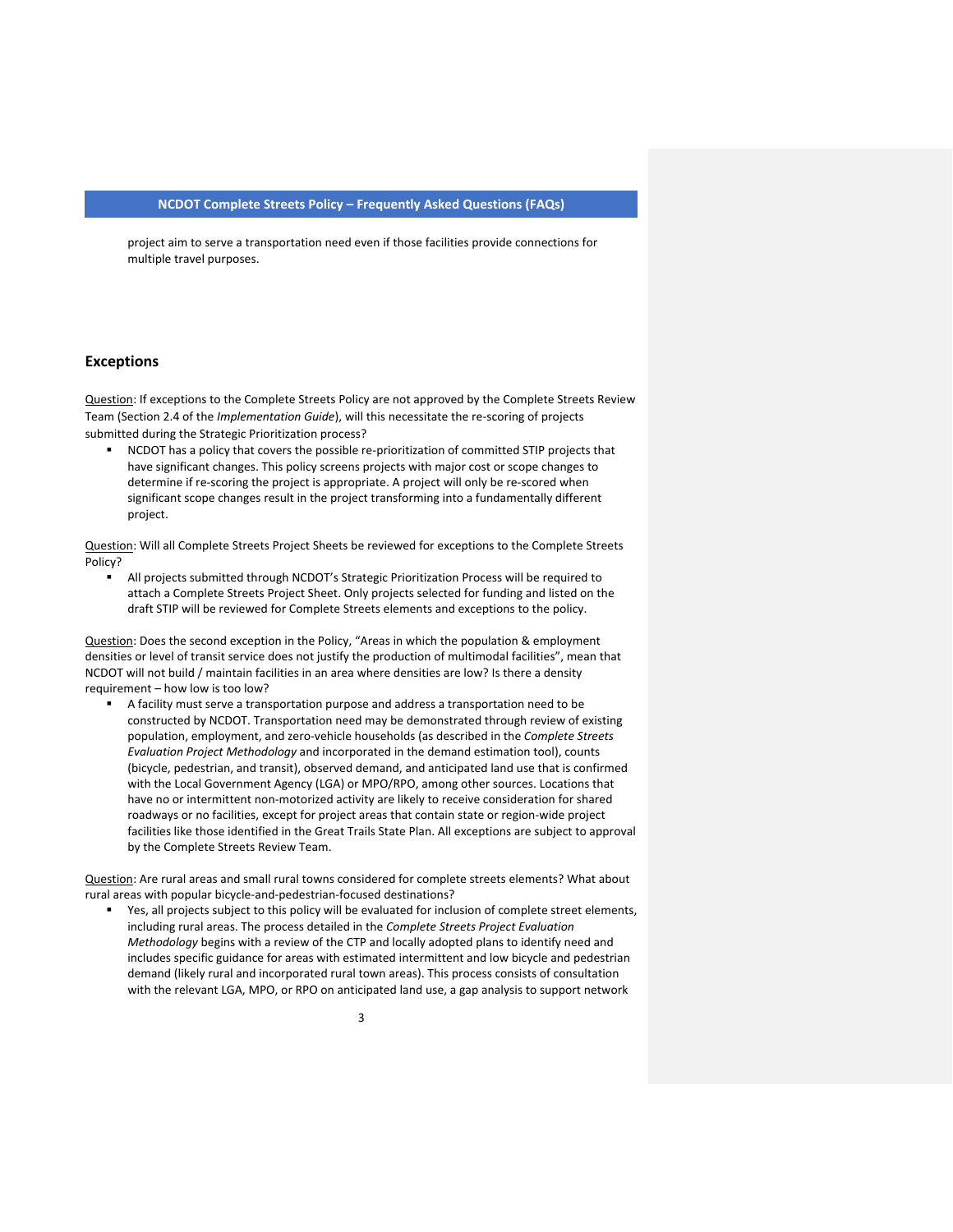connectivity, observed demand, and proximity to state or region-wide facilities. The process for facility selection, assessing and reducing impacts, and securing a maintenance agreement (if applicable) applies to all eligible projects.

Question: What is the preferred method for documenting exceptions on the Complete Streets Project Sheet?

Exceptions for each mode should be documented within the relevant section - pedestrian facilities, bicycle facilities, public transit improvements. In the Exceptions section of the Project Sheet, language should be added if no facilities for pedestrians, bicycles or public transportation will be evaluated and/or if only certain modes will not be evaluated.

Question: When the municipality wishes to submit an exception, who is authorized to do so for the municipality?

■ Exceptions submitted by the municipality, must be done so in the form of an adopted letter from the highest-ranking local official. Some examples include: Mayor, City Manager, County Chairman, County Manager, etc. These exceptions will be reviewed by the Complete Streets Review Team. The exception letter may be attached to the Complete Streets Project Sheet.

Question: The Complete Streets Project Sheet indicates that pedestrian and bicycle facilities as part of a highway project may be exempt if the location is greater than one mile from any existing or planned pedestrian facility, residential or commercial land use, school or public transit stop. Does this apply to state or region-wide projects like the Mountains to Sea Trail, East Coast Greenway, Carolina Thread Trail, Piedmont Legacy Trails, and the Great Trails State Plan?

■ No. The focus of statewide planning initiatives is on shared-use paths that can serve transportation purposes, providing connections between where people live, work, and play. Shared-use paths are referred to as trails, greenways, multi-use paths, rail-trails, and in the case of trails along roadways, side paths. If multimodal facilities are identified that will support the connection of these planned state or region-wide initiatives and fall within the right-of-way of a NCDOT highway project, those planned facilities shall be included as part of the highway project under the Complete Streets Policy.

## **Project Development**

Question: A local bicycle plan calls for bike lanes and the locality requests a multi-use path on both sides of the road. Are both multi-use paths paid by NCDOT or is there a cost share portion?

▪ The Equal or Better Performance of Facility stipulation in the *Implementation Guide* allows for a locality to request a different facility type if an alternative facility is viewed as more appropriate than what is identified in the local plan. NCDOT will review an alternative facility(ies) to the bicycle and/or pedestrian facility type proposed in the adopted plan based upon the evaluations and decisions reached within the *Complete Streets Project Evaluation Methodology* or upon the written request of the local representatives to the Project Engineer. The Project Engineer will document the evaluation of the alternative facility(ies) and consult with the Complete Streets Program Administrator for additional guidance as needed. The Complete Streets Review Team and the Project Engineer will evaluate and provide a decision for this type of request. Otherwise, anything beyond what is recommended from the *Complete Streets Project Evaluation Methodology* would be viewed as a betterment, with the locality fully responsible for funding the extra width needed for the multi-use paths.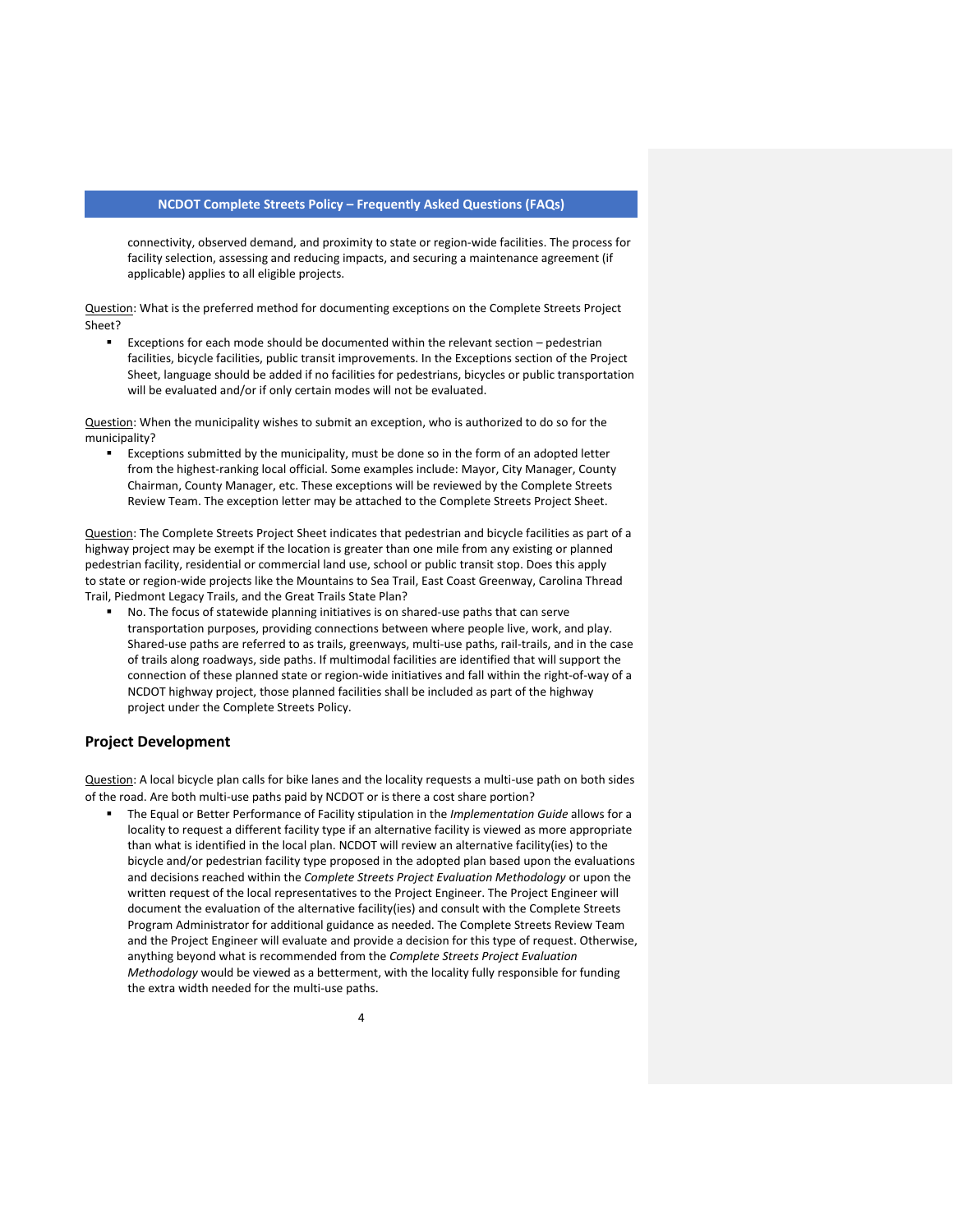## **Resurfacing and Maintenance Activities**

Question: How often will resurfacing lists be submitted to impacted local governments?

- Annually, a five-year resurfacing list will be distributed to each local government where a resurfacing is scheduled or anticipated over the next five-year period. The list will identify locations where planned facilities with complete street elements align with resurfacing projects.
- Link: [HMIP Plans](https://connect.ncdot.gov/resources/Asset-Management/HMIP-Plans/Pages/HMIP.aspx)
- The forthcoming *NCDOT Complete Streets Resurfacing and Maintenance Activities Implementation Guidance* provides information on the integration of the Complete Streets Policy and maintenance activities.

Question: Will there be opportunities for the implementation of road diets with resurfacing projects?

- Due to the potential impact of the elimination of travel lanes on an area's overall transportation system, road diets require a greater degree of evaluation. For this reason, road diets are commonly viewed as an individual roadway improvement project that may be beyond the scope of standard roadway resurfacing. Local governments are encouraged to coordinate with their local Highway Division and the Integrated Mobility Division concerning opportunities to incorporate road diet design in resurfacing projects, particularly focusing on projects scheduled in the later years of the Highway Maintenance Improvement Program (HMIP).
- See the forthcoming *NCDOT Complete Streets Resurfacing and Maintenance Activities Implementation Guidance* and the *NCDOT Lane Reallocation Guidance* for additional information on opportunities to include complete streets elements through resurfacing and road diets.

Question: Will improvements outside a municipal boundary and within NCDOT right-of-way be subject to a local maintenance agreement?

- Except in special circumstances, NCDOT will not construct separated facilities without a maintenance agreement. Separated facilities are those where NCDOT maintenance vehicles are unable to mount the vertical delineation between the travel lane and the pedestrian and/or bicycle facility. Additionally, any vertical elements would have to meet breakaway crash worthiness and approvals from the NCDOT Signing and Delineation Unit.
- NCDOT will maintain non-separated bicycle and pedestrian facilities or infrastructure that accommodates those users within the roadway at locations outside municipal limits where a county maintenance agreement has not been executed. Examples of non-separated complete streets elements may include bicycle lanes, buffered bicycle lanes, and paved shoulders.

Question: Do facilities have to be completely within NCDOT right of way in order to be maintained by NCDOT? What if the plan calls for a multi-use path and parts of it are built in an easement?

**Except in special circumstances, NCDOT will not construct separated facilities without a** maintenance agreement. Separated facilities are those where NCDOT maintenance vehicles are unable to mount the vertical delineation between the travel lane and the pedestrian and/or bicycle facility. NCDOT will only maintain facilities within the right of way. Where there is an exception to maintain a facility, NCDOT will only maintain a facility within the right-of-way.

## **Work Zone Accommodations**

**Field Code Changed**

**Formatted:** Font: 11 pt

| <b>Deleted:</b> ies |
|---------------------|
| Deleted:            |
| Deleted:            |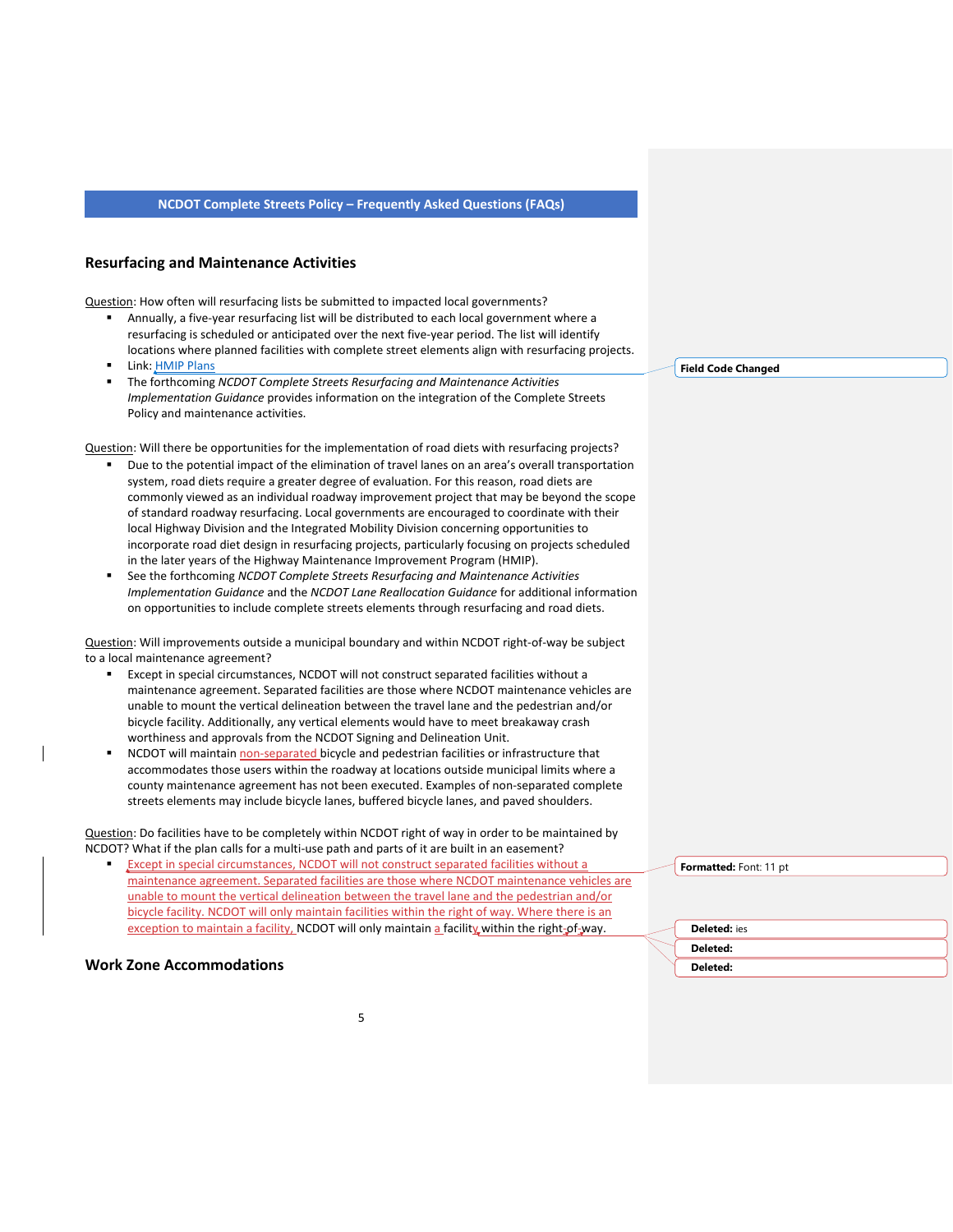## **Related Policies**

Question: The 2012 Complete Streets Planning and Design Guidelines have been superseded and eliminated. When will new complete streets planning and design guidelines be released?

**•** Complete Streets design will be incorporated into the update of the NCDOT Roadway Design Manual, which along with the AASHTO guides will serve as NCDOT's authoritative design references. There will not be a new version of the eliminated Complete Streets Planning and Design Guidelines.

## **Cost Share**

Question: Will NCDOT fully fund and construct the specific type of facility that is recommended in a state, regional or locally adopted transportation plan?

■ Project development that begins with CTPs and locally adopted plans allows for continued project and facility refinement. NCDOT will review the facility type proposed in the adopted plan and evaluate the project as described in the *Complete Streets Project Evaluation Methodology* . NCDOT will fully fund the selected facility as part of a roadway project if it is specifically identified in an adopted plan (see Planning section above for details on adopted plans), there is a transportation need, a maintenance agreement is reached (for separated facilities), and impacts are minimized. In addition, in order for NCDOT to incorporate and fund a bicycle, pedestrian and/or public transportation facility in roadway and bridge projects, the facility recommendations identified in state, regional or locally adopted plans must be consistent with design guidance outlined in NCDOT's Roadway Design Manual and American Association of State Highway Transportation Officials (AASTHO) guides. Any portion of a requested/planned bicycle, pedestrian and/or public transportation improvement that exceeds NCDOT's authoritative references for street design will be viewed as a betterment.

The project development process may uncover certain environmental, schedule, cost, and other impacts that influence final project design. Final complete streets design will be guided by identified need, plan recommendation, minimizing impacts, and prevailing design guidance. These considerations are described in the Step 4 and Step 5 of the *Complete Streets Project Evaluation Methodology .*

Question: Within the Cost Share table in Section 7.1 of the *Implementation Guide*, what does "Not in plan, but need identified" mean?

This section concerns if a need for bicycle, pedestrian and/or public transportation facilities is identified during the project development scoping process. This information may come from the Integrated Mobility Division scoping reports and/or other state/local agencies when providing project comments.

Question: Is there a constraint to how much NCDOT will pay for Complete Streets elements?

▪ Through the Project Delivery Network (PDN), NCDOT Project Engineers must consider all project impacts and assess options to reduce impacts. The *Complete Streets* Project *Evaluation Methodology* details how the Project Engineer evaluates impacts of integrating of complete streets elements, including cost impacts. Projects that exceed a 10% increase of overall project costs for integrating Complete Streets components or result in significant schedule impacts may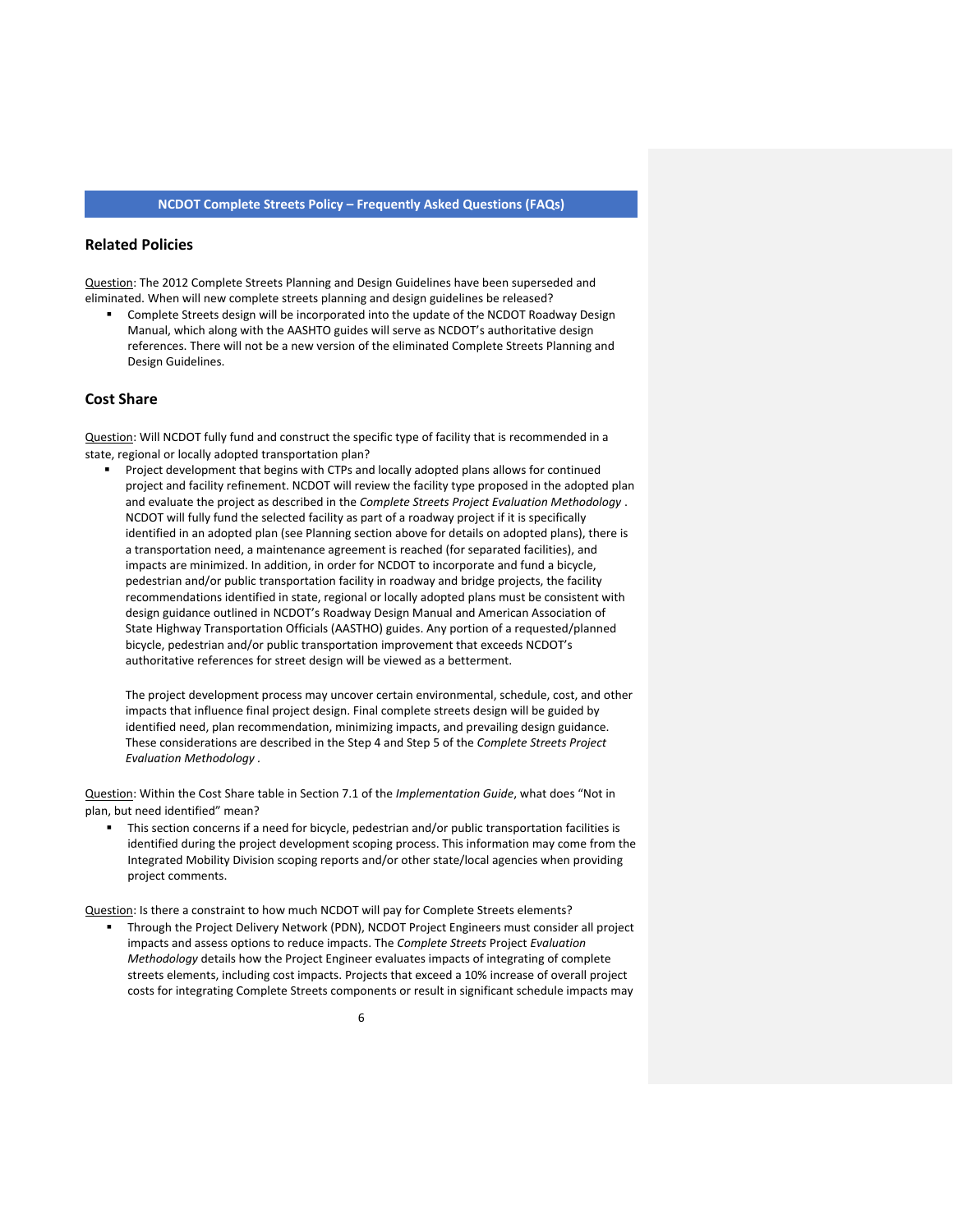warrant greater scrutiny (higher costs are anticipated for bridge, urban, and constrained project areas). Greater scrutiny may result in continuation with the preferred selected project, selection of a different facility with lower impacts, increased cost share, or an alternative inclusion plan. An analysis of historical NCDOT project let lists has shown that integrating Complete Streets components has increased overall project costs on average between from 2% to 10% for most projects.

Question: What is meant by the statement "NCDOT is responsible for the full cost of bridges" in Section 7.1 of the *Implementation Guide*?

NCDOT will fully fund the cost of bridges including approved bicycle and pedestrian facilities (or the provision of space for future construction of said facilities) where identified in a state, regional or local plan and/or where a bicycle/pedestrian need has been determined during the scoping and project development process.

Question: In the event that an improvement is identified in an adopted plan and it is outside of municipal limits, would the county be considered the government jurisdiction under the Cost Share table in Section 7.4 of the *Implementation Guide*?

Yes, and the county population is defined as the population within unincorporated areas of the county only.

Question: If a roadway project traverses multiple jurisdictions where some jurisdictions have an adopted plan, and some do not, how will cost share be handled?

Cost share will be applied to each jurisdiction individually as determined by the presence of an adopted plan. Further evaluation by the project manager and coordination with the Complete Streets Review Team will be necessary for projects spanning multiple jurisdictions.

Question: If a road improvement project has been delayed and the local government did not originally participate in sidewalk match requirements due to cost barriers, can the project be revisited to apply updated cost share percentages?

▪ Projects that have not yet completed a final environmental document will fully comply with the updated policy, including the revised cost share provisions. See response to the second question in the General section.

Question: Will NCDOT project funding include right-of-way acquisition necessary for funding complete streets elements?

▪ NCDOT will fully fund the cost of right-of-way acquisition for the selected complete streets elements if the project is an eligible plan, meets the design criteria defined in the *Implementation Guide, and* satisfies the metrics identified in the *Complete Streets Project Evaluation Methodology.* These metrics include transportation need determination, facility selection, assessing impacts, and minimizing impacts (i.e. cost, schedule, and environmental). If the project is not identified in a plan, but a need for bicycle, pedestrian and/or public transportation facilities is determined during the project development scoping process, then cost share requirements will apply. If the project or portion of the project is identified as a betterment, then the local entity will be responsible for the full cost.

Question: What is the difference between multi-use paths and side paths and how is cost-share applied?

Deleted: <#>Due to the long useful life of bridges, on bridges with shoulder approach sections, where:¶ A pedestrian need is identified through an adopted plan or a transportation need determination, sufficient deck space will be made available on the replacement bridge for future construction of sidewalks A bicycle need is identified through an adopted plan or a transportation need determination, sufficient width for bike facilities will be provided.¶ A multi-use path or sidepath need is identified through an adopted plan or a transportation need determination, sufficient width for the appropriate facility will be provided on and/or below the structure.¶

**Formatted:** Font: Italic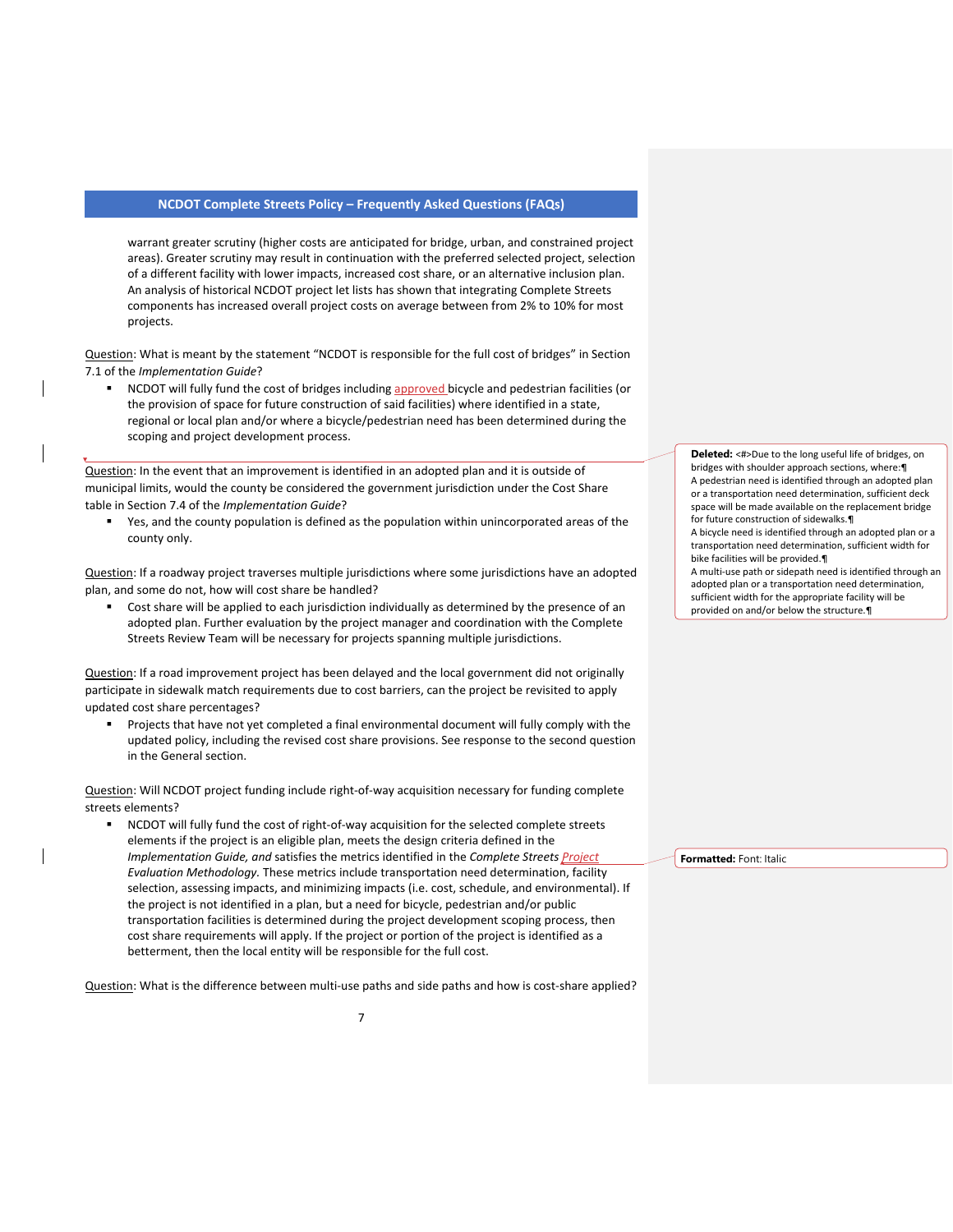The biggest distinction between a multi-use path (also referred to as a shared-use path or SUP) and a side path is locational - They are otherwise identical in function and use. A side path is a multi-use path constructed along but separated from a roadway, within the road right of way. A multi-use path can be located anywhere and can function independent of a roadway improvement. The Complete Streets policy is intended to capture improvements within the road right of way, including side paths and multi-use path crossings.

Question: When the *Implementation Guide* refers to landscaping and lighting betterments, does this refer only to landscaping and lighting betterments that are part of Complete Streets projects, or to all landscaping and lighting betterments?

**■** The *Implementation Guide* only refers to betterments associated with a complete streets project.

## **Design Guidance**

Question: Will NCDOT consider improvements for rideshare, connected/autonomous, and electric vehicles as a component of Complete Streets?

**■** The Policy states that evolving transportation technology options are an integral part of the State's transportation vision. The consideration of new transportation technologies will be guided by the availability of appropriate design guidance and standards. As stated in the Policy, "Planning, implementation and design guidelines will be updated periodically to address changes in Departmental policies and procedures and to reflect new transportation technologies and innovations."

Question: How will NCDOT determine which side(s) of the road will receive a complete streets element like a sidewalk, bicycle lane, or shared-use path?

The *Complete Streets Project Evaluation Methodology* includes a Facility Selection and Accommodation Matrix that provides NCDOT Project Managers with guidance for selecting the preferred and secondary facility options—if unable to accommodate the preferred facility(ies) given the roadway's operating speed, vehicle volumes, lane configuration, and anticipated bicycle and pedestrian demand. For pedestrians, the guidance indicates the preferred facilities of sidewalk on one side in Low demand areas (e.g. rural areas), one or both sides in Medium demand areas (e.g. suburban areas), and both sides in High demand areas (e.g. urban and urban core areas). Sidewalk placement is dependent on the distribution of development along the roadway, and for balanced development, sidewalks should be considered on both sides of the roadway. Where land development is not consistent along both sides of the roadway and there is potential for pedestrian and/or bicycle crossings, consider including sidewalks on both sides of the roadway. Project Managers will review local plans, evaluate the network, review site constraints, and exercise engineering judgement when selecting the location of complete streets elements. In situations where demand is present or anticipated for both pedestrians and bicyclists, the Project Manager should follow the Facility Selection and Accommodation Matrix to accommodate both user types.

## **Administration**

**Formatted:** Not Highlight **Deleted:**